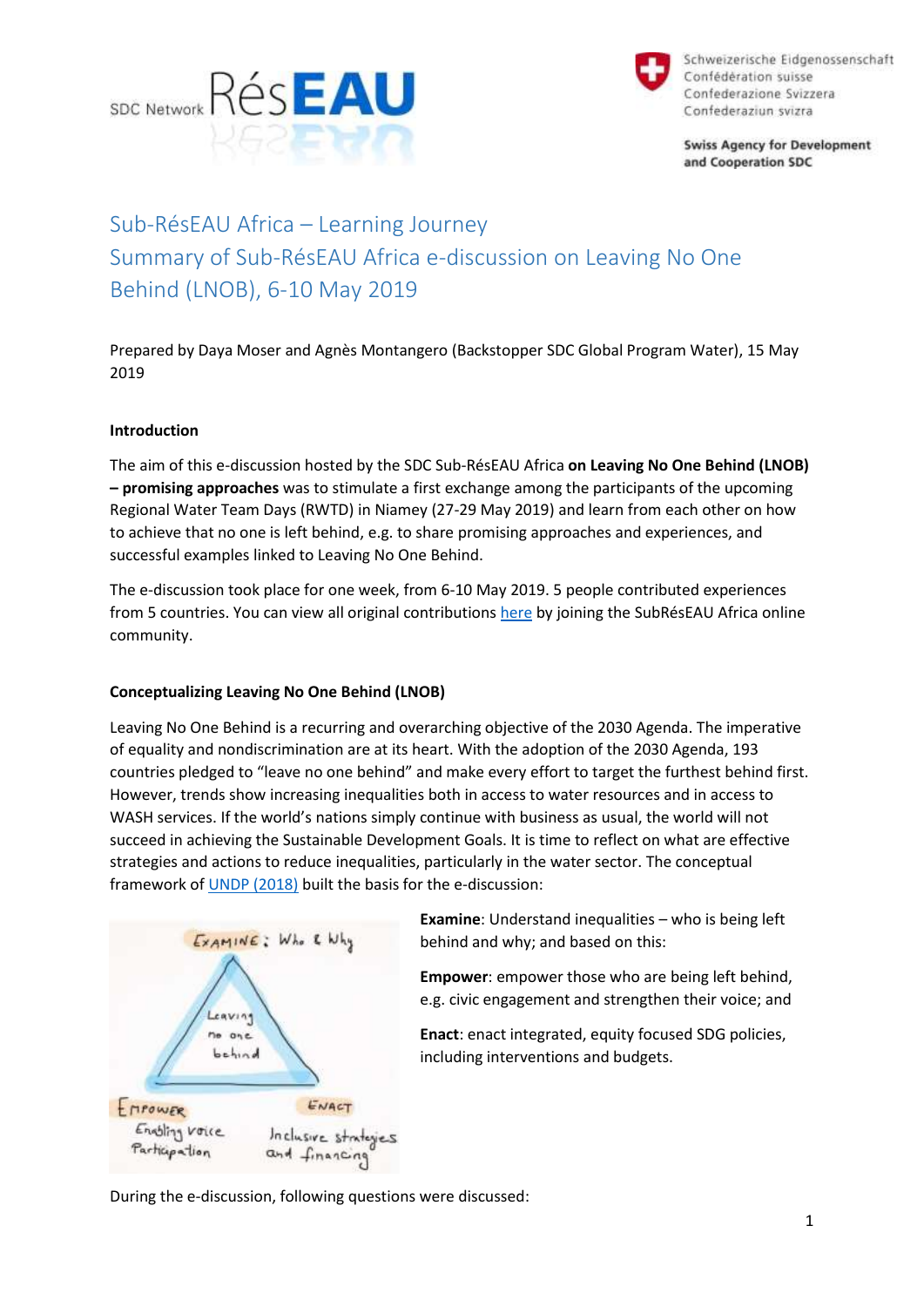



Schweizerische Eidgenossenschaft Confédération suisse Confederazione Svizzera Confederaziun svizra

**Swiss Agency for Development** and Cooperation SDC

- **Examining inequalities:** What approaches are you using to identify the most vulnerable? What are your experiences in designing and operating monitoring systems (e.g. governmentled national or local monitoring systems, use of crowdsourced data) that enable to gain a better understanding of why people are left behind?
- **Empowering:** What are promising experiences in empowering civil society in particular women and disadvantaged groups to make use of their right to information and to meaningfully participate in planning and decision-making related for instance to fund allocation (e.g. budget tracking) in the water sector or to water resources allocation?
- **Enacting:** What are examples of policies (national, local) in your countries that include specific measures to reach the most vulnerable (e.g. pro-poor tariff setting)? What are methods and tools to enhance participation, transparency and accountability at all levels (e.g. communities, water utilities, basin organisations, governments)? What are examples of blended finance / public-private partnerships / commercial finances for cross-subsidizing initiatives in your countries that ensure that all target groups are being reached and no one is being left behind?

## **Different approaches and tools to examine inequalities**

The different organizations strive to leaving no one behind and reaching out to hard-to-reach and excluded people. But before we can identify the most vulnerable, we need to be clear what we mean by this: whom are the vulnerable, excluded, hard-to-reach groups. Simavi's definition of inclusion is that everybody can participate fully, regardless of differences in ethnic-racial background, financial status, educational level, physical or mental ability, religious or faith-based beliefs, gender, marital status, geographical location (rural/urban), sexual orientation, age or any other socioeconomic circumstances. In addition to those criteria, Helvetas stresses the importance to contextualise the vulnerability analysis; for instance, in this case considering which groups are most affected by inadequate access to WASH services.

In order to identify the inequalities and those that are excluded from access to and use of WASH services, the different organizations use different approaches and or tools:

- Extensive **baseline studies** are conducted by Simavi and their partners, because national and local monitoring systems often do not capture all information necessary. For this, the gender and social inclusion assessments capture detailed information on gender, poverty, age, ability and other dimensions of inequality. Randomized household surveys as well as focus group discussions and key informant interviews are used to gather the necessary information.
- Making the **people concerned as responsible as possible** is another option proposed, i.e. the municipality as contracting authority or the target population itself. For a rural WASH programme in Zimbabwe, the **district WASH committees** (composed of district representatives from the relevant ministries e.g. Agriculture, Social Welfare, Local Government, Environment, Health, etc.) used **local leadership i.e. chiefs and headsmen** to identify the most vulnerable. This local group of people worked with villagers to identify who the most vulnerable were in their respective communities. In a second step, the Ministry of Social Welfare at District level then validated the identified vulnerable persons/households and presented the list to the District WASH committee. Involving traditional chiefs has also